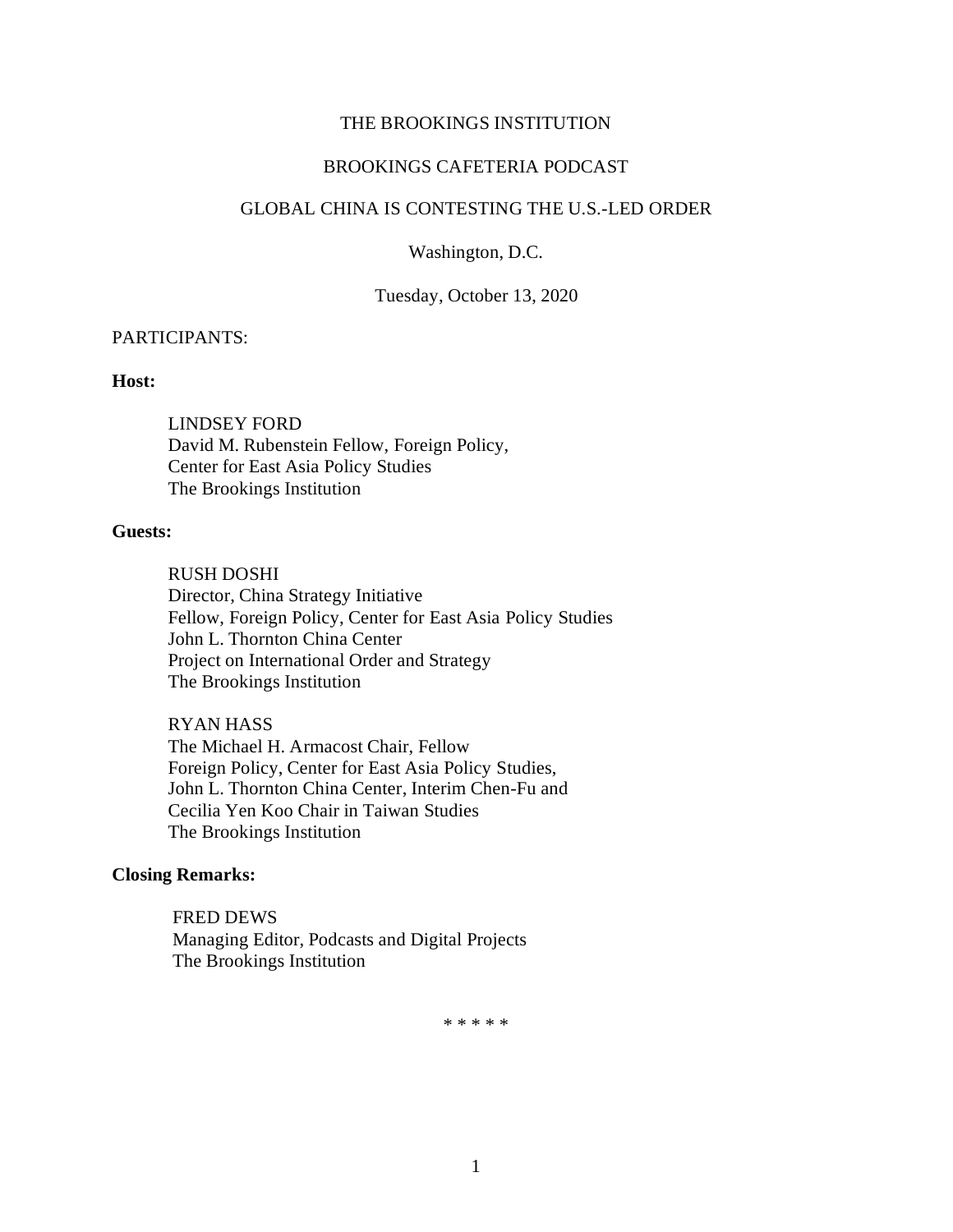### P R O C E E D I N G S

FORD: Hi. You're listening to the Brookings Cafeteria, a podcast about ideas and the experts who have them. I'm Lindsey Ford, a David Rubenstein fellow in the Foreign Policy program here at Brookings. And, I am back today for—I cannot believe this—our final episode of the special podcast series we've been doing for Brookings' Global China Project.

If you have missed our earlier episodes, you can go check them out online. We have covered the waterfront over the past year, everything from China's influence on tech policy, disputes with its neighbors in the East and South China Seas, to looking at China's expanding presence in regions like the Middle East. So, go to the Brookings website, check out the whole series as well as all of the papers that informed these discussions.

For today's episode, I really wanted to come full circle, bring back two of the illustrious leaders of this project, like we did in the first episode last year. It's time to talk about some of the lessons learned over the course of the project and to talk a bit about the future of the U.S.-China policy.

I am incredibly lucky to have my colleagues and friends, Ryan Hass and Rush Doshi, here with me today. Ryan, Rush, thank you so much for joining me.

HASS: Thank you, Lindsey.

DOSHI: Happy to be here.

FORD: So, first, I really want to commend you both, along with our colleague Tarun Chhabra, who's not here today, for the work you've done on this project. It has been a tremendous undertaking over the past couple of years. And, how many (Inaudible) as research papers in total as a part of the project?

DOSHI: Lindsey, I think that we are upwards of 70 papers, over 70 research papers that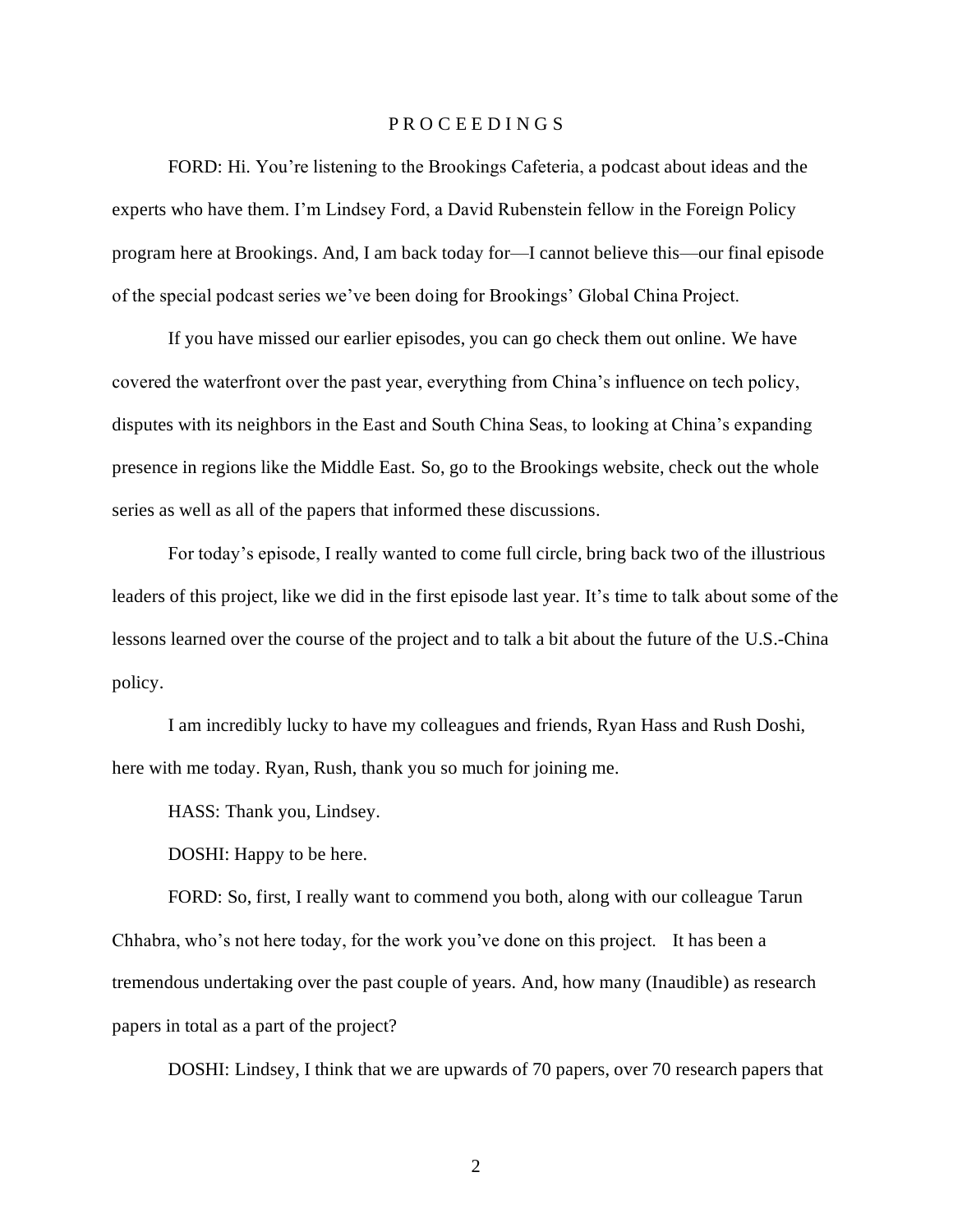have covered the waterfront of both functional and geographic issues relating to China's expanding global reach.

FORD: That's incredible. The breadth of the research that's been generated over the course of the study is really impressive. So, to start off with, I wanted to ask you both to reflect on the project for a minute and some of the ideas and the recommendations that have been generated over the course of the study.

Are there any specific debates or findings that really stand out for you in terms of ideas that surprised you or maybe raised your awareness on an issue that you think needs to be better understood or talked about more by U.S. experts and policymakers? Ryan, let me come to you first.

HASS: Thank you. I think part of the richness of the project has been that we have had such a diverse and eclectic group of authors taking a look at China from the perspective of their own areas of expertise.

And, so, this really isn't a collection of papers by China experts. It's a collection of papers by experts on the Middle East and technology and the Pacific Islands and Russia. So, we're able to see a little bit on the receiving end of what China's actions and efforts are and what implications they're having.

For me, I've really walked away from this exercise with three big takeaways. I think the first one is that, taken as a whole, the papers do a pretty good job of highlighting the global scale of China's ambitions.

My reading of the papers leads me to the conclusion that China's not seeking to consolidate the leadership position in Asia and then use that as a springboard toward assuming a greater leadership role on global affairs. It's trying to do both at the same time. It's trying to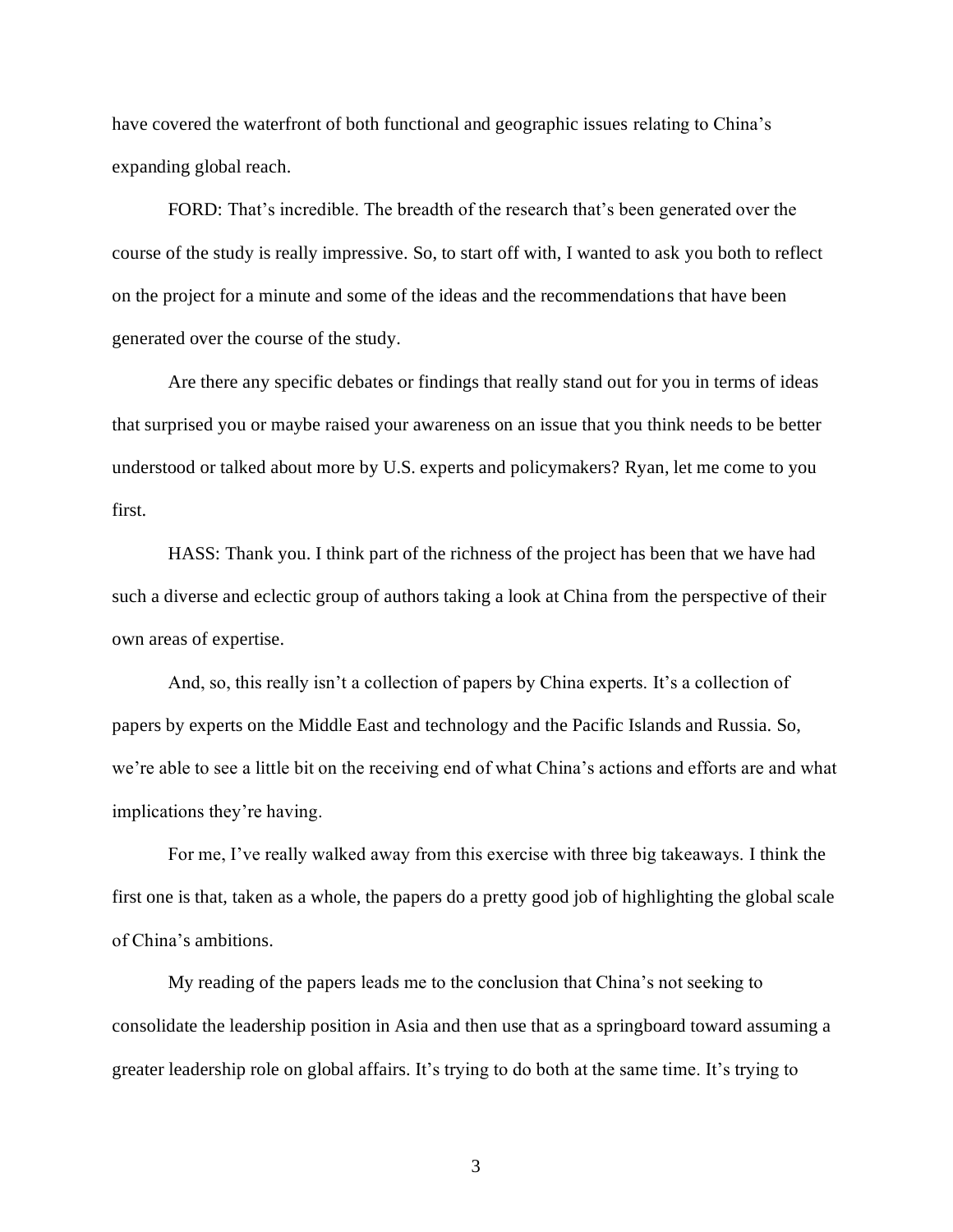strengthen its global position at the same time as it strengthens its position in Asia.

The second big takeaway I've had is that economic incentives and disincentives appear to be China's tool of the first resort as it seeks to expand its influence and gain acceptance of its ambitions. Whether we're looking in Central Asia or the Pacific Islands or the Middle East, Africa, Latin America, the storyline seems (Inaudible) about China using economic muscle to advance its interests.

And, you know, military hard power has been an important aspect of the story as well. I think Josh White's paper in particular does a good job of talking about how China is trying to strengthen its military position in the Indian Ocean region. But, it's not always—or at least not yet—at the foreground of China's efforts to expand its influence outside of its immediate periphery.

Then, the third takeaway I have is that it's not a foregone conclusion that China's strategy is going to deliver on all of its aspirations. Viewed collectively, I don't think the papers fall on one side of this debate or the other. They're sort of scattered across the spectrum. But, I don't leave the reading of all these papers with a strong conviction that China's on a glide path toward achieving all of its stated ambitions.

I think it's clear, through the papers, that China's power in influence and reach is growing, rapidly in some areas. But, so too are some of the concerns about the impacts and implications of China taking on a greater role in different parts of the world, whether it's really (Inaudible) capture or environmental issues or labor issues, et cetera.

FORD: Thanks, Ryan. It's a really important point to not assume that there is an unalterable glide path for the future, an important reminder there for U.S. policymakers. Rush, let me ask you to come in here for a minute.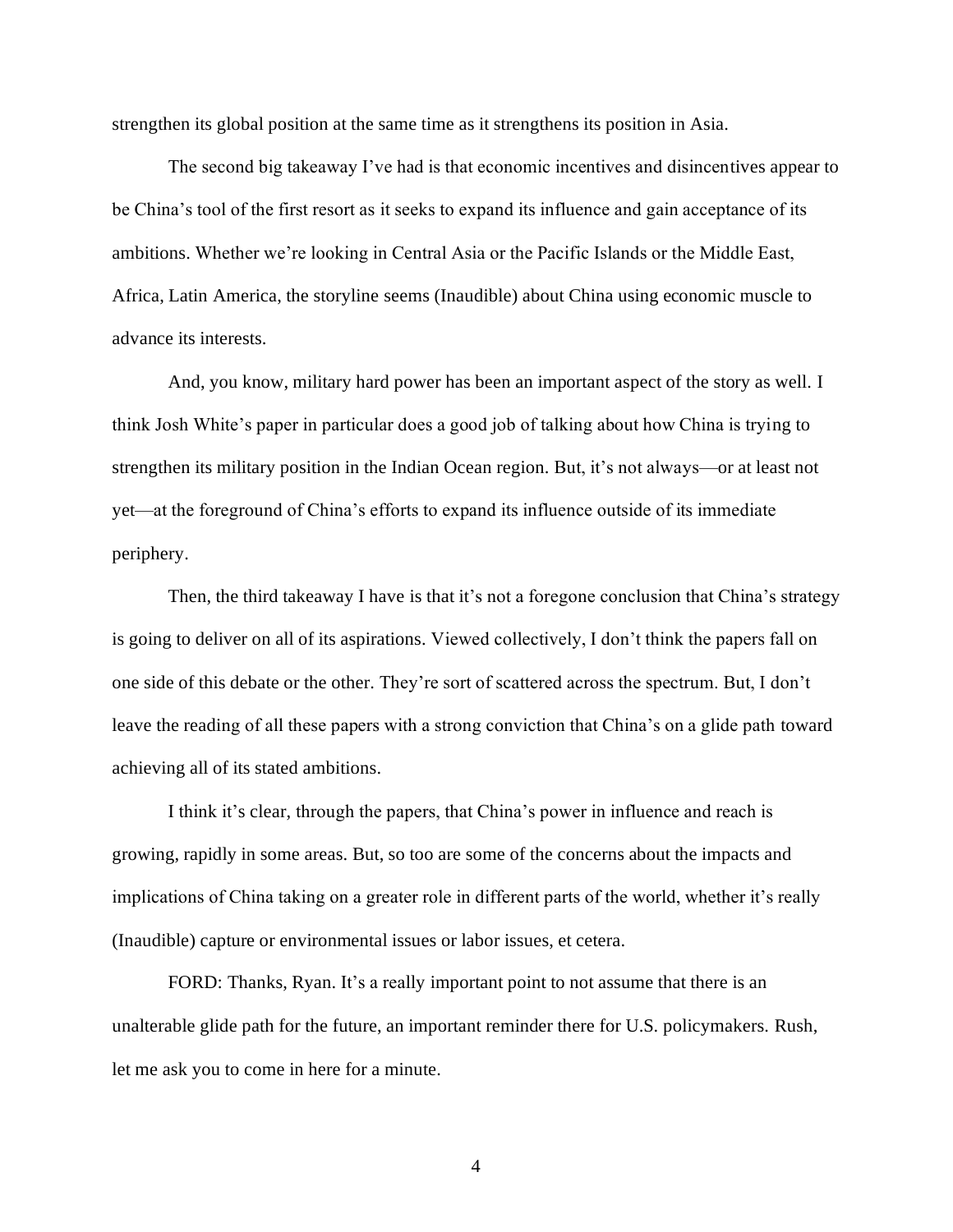DOSHI: Sure. Well, I think Ryan's summary captures a lot of the key takeaways from our effort. We want to pick up, Lindsey, on a question you raise, which is, what are some of the debates that our papers also weigh in on? And, I'll just give a few examples of big debates on China and China's behavior as well as the international system that I think the papers tend to be very interesting on.

And, one of these in particular is the question of just how new is China's foreign policy? In other words, how much of it is really about Xi Jinping and how much of it is personal rather than institutional or grounded in the Chinese Communist Party?

And, our very first batch of papers grappled with this question, and we sort of began with that question. Because, to understand some of China's behavior, we wanted to look inside China's own system. And, a number of them indicated that there's great continuity between Xi Jinping and Hu Jintao in the foreign policy domain.

So, again, rather than personalizing foreign policy, I think one takeaway was it can be useful to see Chinese foreign policy as embedded, to some degree, in the party and its various quirks and world views. Another really interesting area that I think was revelatory, for me, was the degree of consensus on great power relations with China.

So, we had a whole section of our series focused on China and the great powers. And, what we sort of saw from that series was that the gap between the United States and China, on the one hand, and the rest of the great powers, on the other hand, was large and, if anything, growing. And, that has really enormous implications for actual structure, for great-power competition.

Some of our authors indicated that they thought we were approaching what looked a little bit more like bipolarity than multipolarity. That's a very big debate, not only in the United States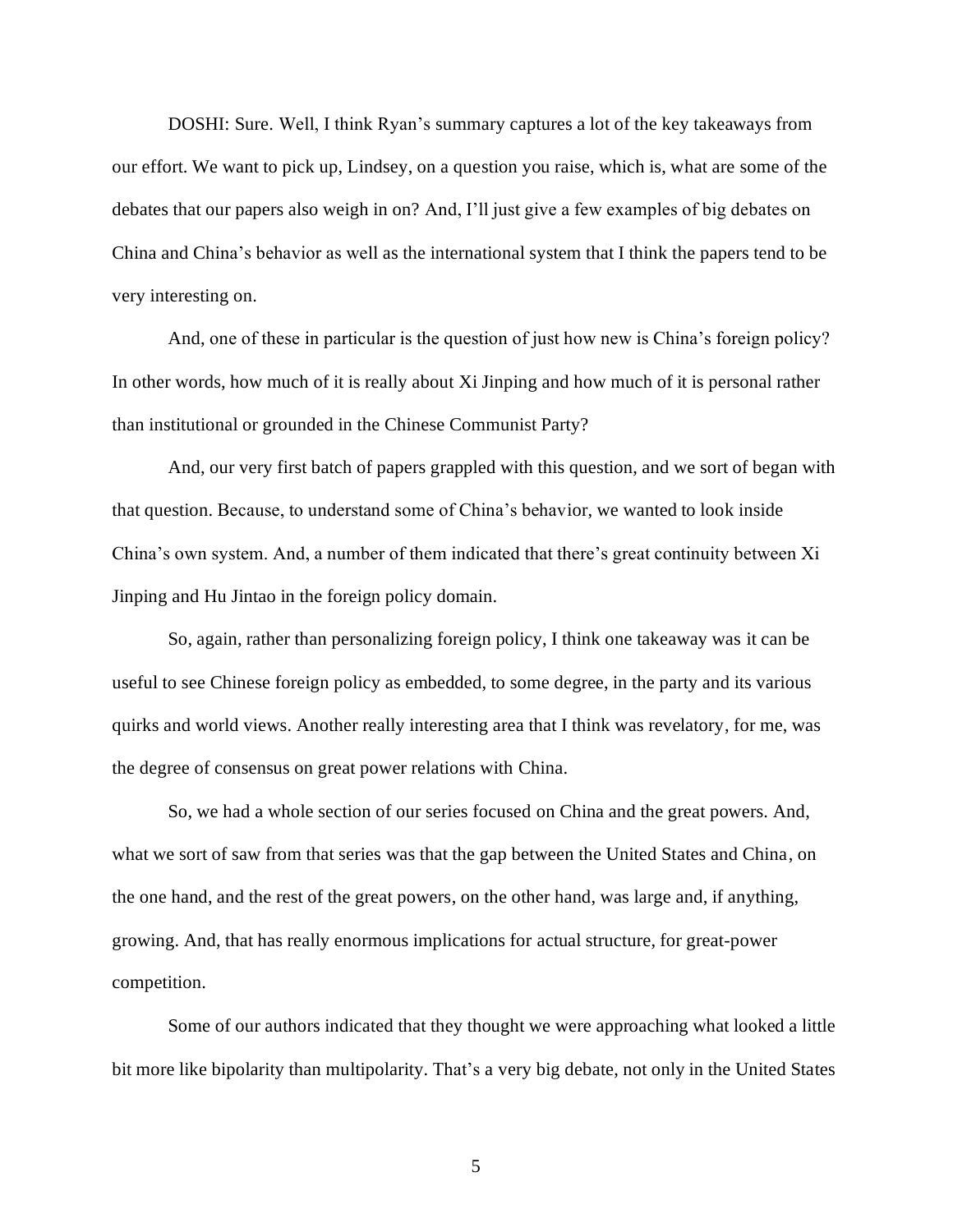but also in China and in every major great-power capital.

I think we also saw some of the areas where tensions are greatest. This is the third area. So, as Ryan indicated, there's a question of will China focus on its region or will it go global. And, of course, this is called the Global China paper series, in a sense. So, we're thinking a lot about the global dimension, and the answer is, really, yes, both. It's doing both.

But, East Asia is still a key engine of economic growth and a key area where U.S. and Chinese interests and most clearly intersect and U.S. and Chinese interests most clearly diverge. So, there is still an overweight of nature to the region in the overall question of China's global ambitions.

But, as you see from the scope of our papers, we've spanned everything from technology, nuclear escalation, space, climate change, a number of functional questions that are really global and that can't just be isolated to the bilateral relationship or even the regional picture.

So, those are many takeaways from all of these—almost 70 papers. And, again, I want to underscore, as Ryan mentioned, that this series is not completely about China experts writing about China. Often, or most of the time, it's experts in different areas. And, going forward, one thing we need to see more in these discussions of China is a combination of China expertise with functional and regional expertise. I think that's going to take us to the next level of analysis.

FORD: Yeah, I think that's a great point, Rush. Let me pick up on a couple of things that you guys raised. Ryan, you really emphasized in your point that economic tools have been China's sort of first-use preference in its toolkit.

I want to just ask you, given that that is often times quite different, I think, from how we in the United States have approached foreign policy over the last several decades, honestly, what does that suggest to you in terms of specific areas where the U.S. needs to think about adapting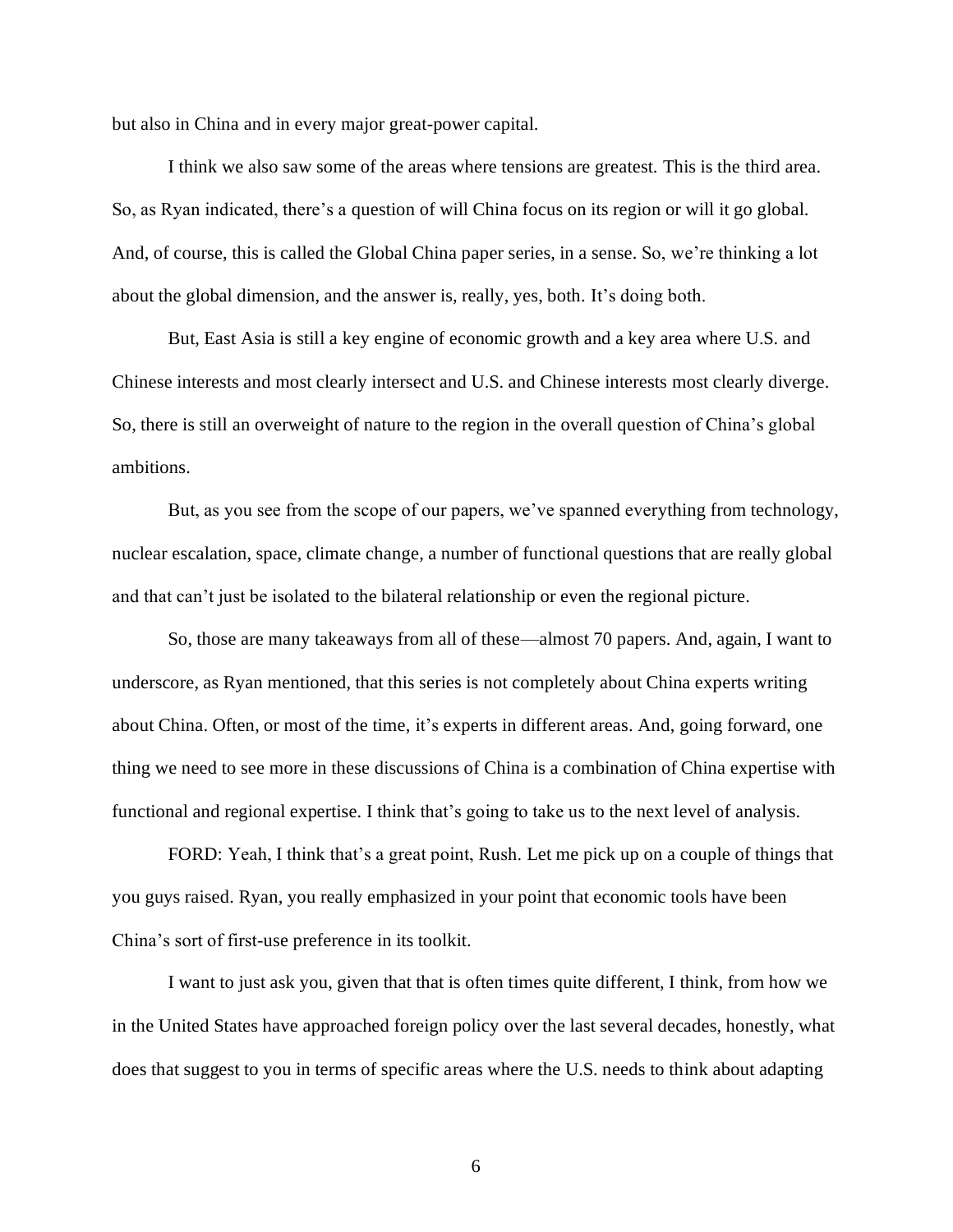what we're doing in terms of U.S. strategy toward China, recognizing that what they reach for in their toolkit is likely to be different in terms of what we reach for?

HASS: Well, Lindsey, you've sort of put your finger on a profound question. First of all, the Global China project really aimed to build a strong foundation, a baseline for understanding what China was doing where and what the implications of its actions were.

Our hope is that, you know, going forward we can continue to dive deeper into the prescriptive phase of how to respond to what China's doing to develop sort of a policy toolkit or toolbox for responding. So, the question that you raise, I think, is a useful foreshadowing, where we would love to see research develop going forward.

But, briefly, to answer your question directly, we need to understand the nature of the competition. And, it's not just a China story. There are recipient countries that have a lot of agency in these relationships as well. And, we need to do a better job, the United States, of meeting the demand that is there, and building strong linkages between the United States and countries throughout the world, particularly in Asia, which is, as Rush was pointing out, going to be the engine of economic growth for the world for the foreseeable future.

So, I think that we can be flexible and creative in the way that we do this, but the goal needs to be to try to move the United States in the direction of strengthening rather than attenuating some of these lengths, whether they be trade, investment, or people-to-people lengths that exist between us and some of our partners.

FORD: Rush, picking up on something that you talked about as well, you mentioned sort of this debate over China's goals, both within the region of East Asia but globally, and how those may be similar or how they may be different. So, I wanted to kind of follow up with you on that point—one, where do you think China's goals and its strategy in East Asia are different from the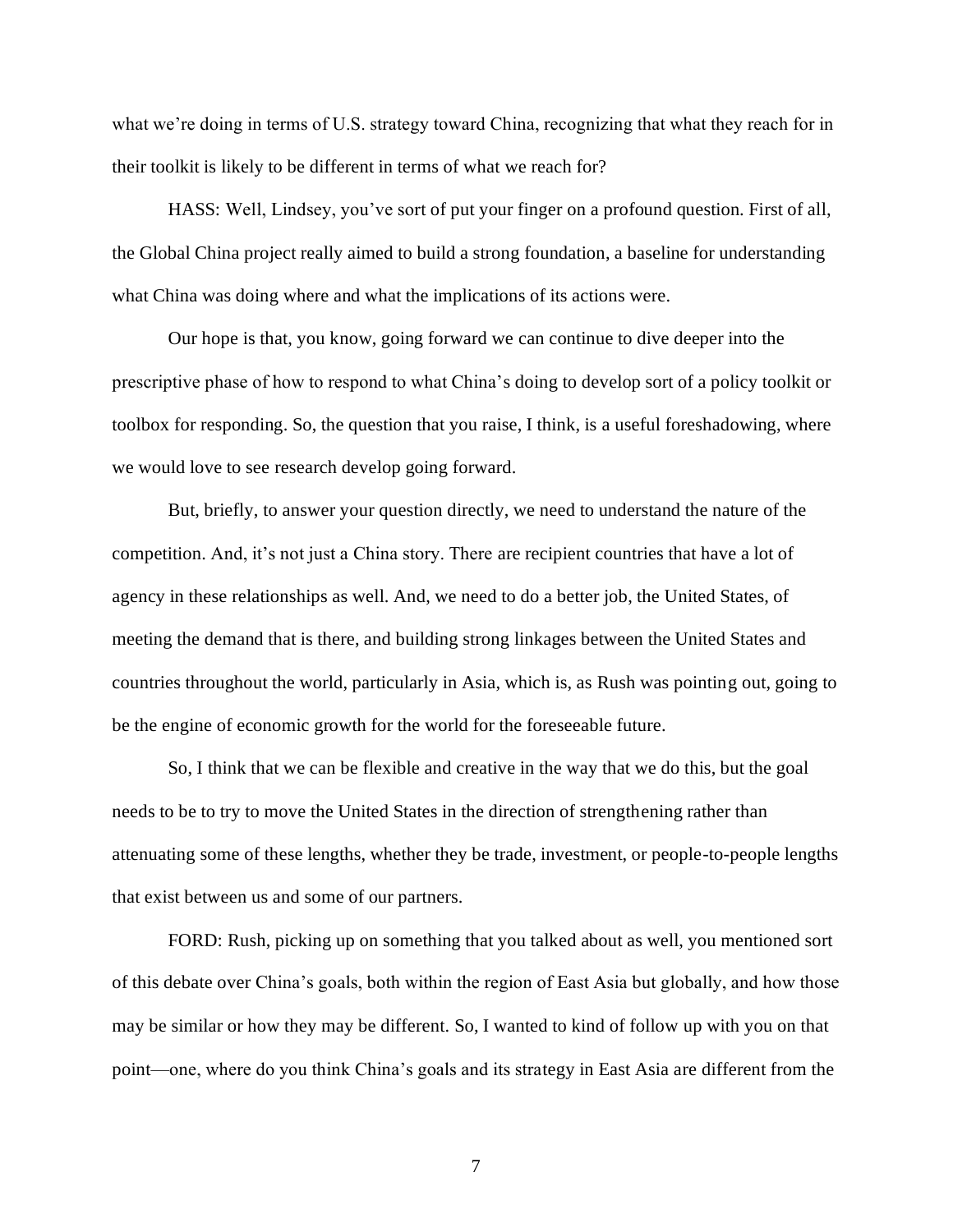ones it may have globally, and what, again, from a U.S. strategy perspective, does that suggest to you about how the U.S. might need to think about or adapt its policies going forward?

DOSHI: Thanks, Lindsey. I have a few personal thoughts about this, and I think some of them are formed by the papers that we have from our series which provide so much rich contextual information on how to think about this. It does look a lot like, both at the regional level and at the global level, that what China's contesting is ultimately order. It's contesting U.S.-led order, whether that's regional, again, or global.

The goals of that kind of station are somewhat different. You know, at the regional level there are questions of sovereignty. There are questions of territorial disputes. There are questions of transnational linkages between some of China's regions and other states, whether they be in Central Asia or Southeast Asia. There are all kinds of other considerations that are—you could argue almost geographic in nature.

And, at the global level, the competition is not necessarily over some of those more narrow geographic and security-driven considerations. They're actually over some of the substructure of the international system. As you've seen some of the papers, it includes issues related to currency, includes issues related to technology. It includes issues related to what some identified in our paper series as a competition of systems, that is, whatever we may perceive China system to be versus liberal democratic capitalism as a potential alternative.

It's also going to pertain to who controls the commanding heights of space, which is so important for those regional contingencies in the security domain, but also for just the functioning of global information flows. So, while one arena is primarily, I think, a mixture of geographic considerations that have everything to do with security and economics, another is much broader.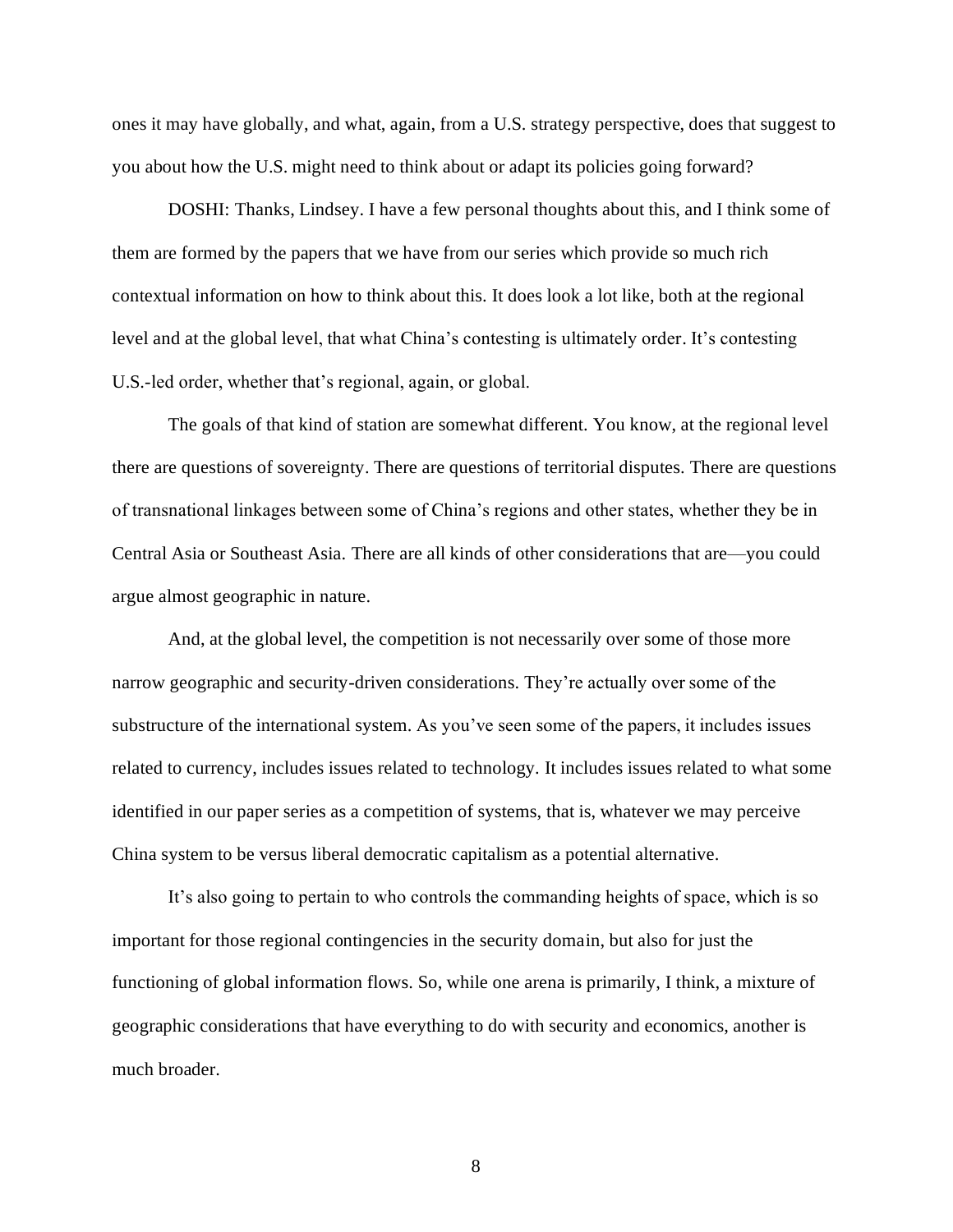But, I'll just add one other thing. And, I think Ryan's point about economics being so fundamental to U.S.-China competition and to China's own ambitions really is important. And, in our series, we have a number of papers that unpack what that means, what that means for currency, what that means for financial flows, what it means for the Belt and Road. Just how developed are China's economic coercive and consensual tools in each of these areas? And, I think you'll find a lot of interesting commentary in all of that from our authors.

FORD: Thanks, Rush. So, on the economic front, one of the groups of papers that we had in this series looks specifically at technology competition between the U.S. and China. Obviously, it's in the news right now. It's basically been at the top of the news cycle for the last few years.

So, I wanted to kind of drill down on that for a second, because, you know, we had a variety of papers that looked at things like how do you best protect U.S. tech advantages in areas like semiconductor technologies, how do you think about access for foreign technology researchers, including from China, whether they should be able to come to the United States, and how much the U.S. needs to be prioritizing research funding of its own to compete with the massive amounts of funding that China's throwing at research priorities like artificial intelligence.

So, I wanted to ask you both, just to start here, where do you think the current administration has gotten it right or wrong when it comes to the tech policy competition? Ryan, why don't I come to you first.

HASS: Well, I was hoping to draft off of Rush, but I'll offer a few thoughts that Rush can build on. I think that the Trump administration has helped raise awareness of the risks and vulnerabilities of overdependence upon supply chains from China. I think that they have raised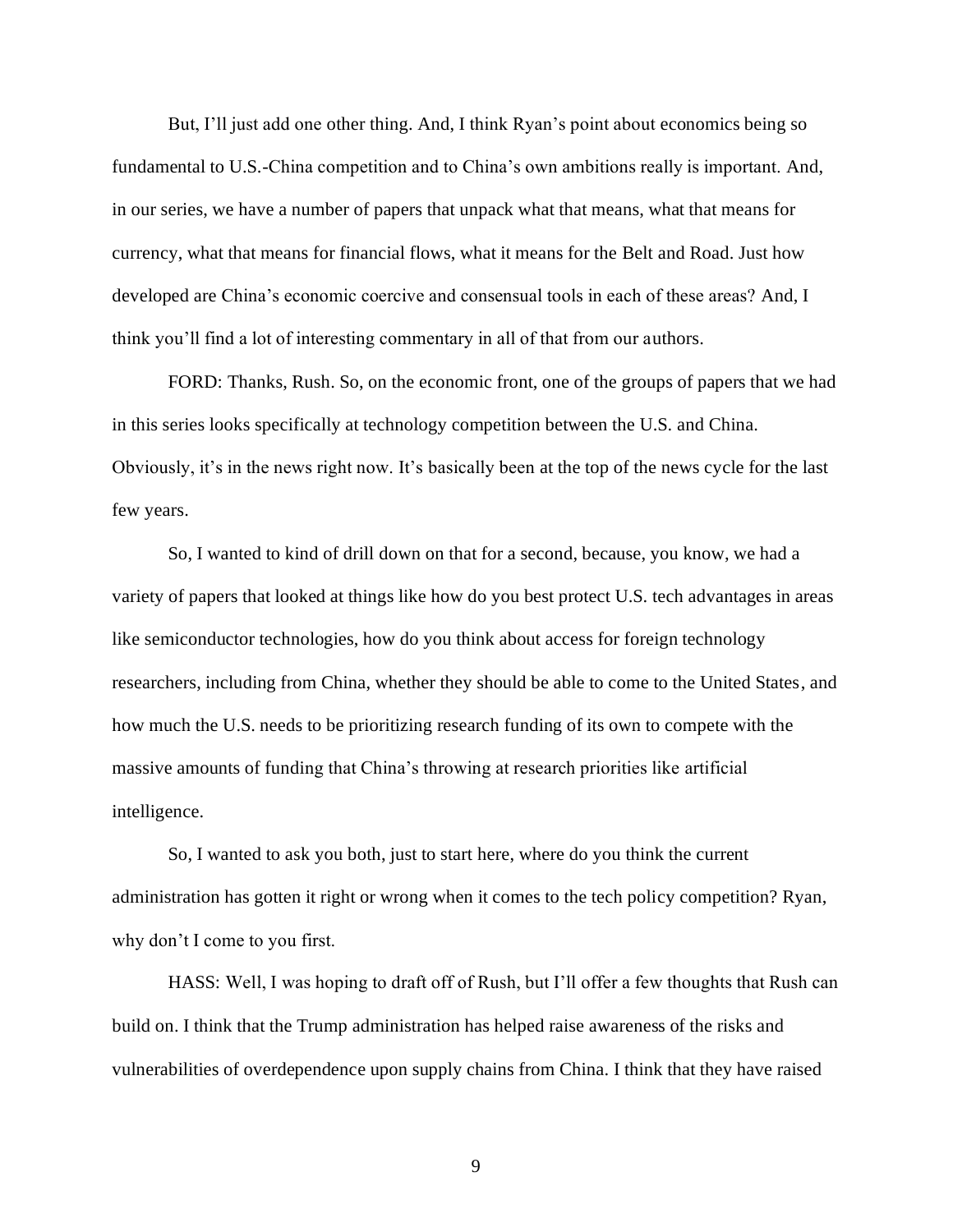awareness helpfully on some data security concerns. And, I think that they have helped elevate awareness, not just the United States but around the world, on the important role that 5G likely will play for overall global competitiveness going forward.

I think that the Trump administration probably has been stronger at diagnosing problems than delivering solutions. And, so, the goal for the next administration, whoever that may be, isn't to just sort of unwind everything the Trump administration's been doing but to try to pick up the baton and carry the relay race forward. And, I think that the papers on technology in this series provide a pretty rich menu of ideas for ways that the United States can really strengthen itself in its competition with China.

Now, part of that will be trying to put sand in the spokes of the wheel of the Chinese tech engine, but a big part of it is going to be what we do, if we are able to continue to attract the world's best talent, if we can find ways to ensure that we have a competitive environment in the United States, if we can pool efforts with allies and partners, and if we can efficiently allocate capital, including by increasing support for basic research.

Because, what we're seeing, I think, is that a lot of R&D spinning in the United States is being driven by commercial entities that have profit motives. And, I don't begrudge companies wanting to make profits. That's their job. But, there's a gap that has opened up in basic research and it's going to need to be filled for the United States to continue to sustain its competitive position.

FORD: Thanks. Rush, do you want to jump in here?

DOSHI: Sure. Yeah. I do have a few thoughts on this. I think our papers capture a wide variety of important areas related to technology competition. And, in general, they kind of help paint the following picture for thinking about U.S.-China tech competition, that there is a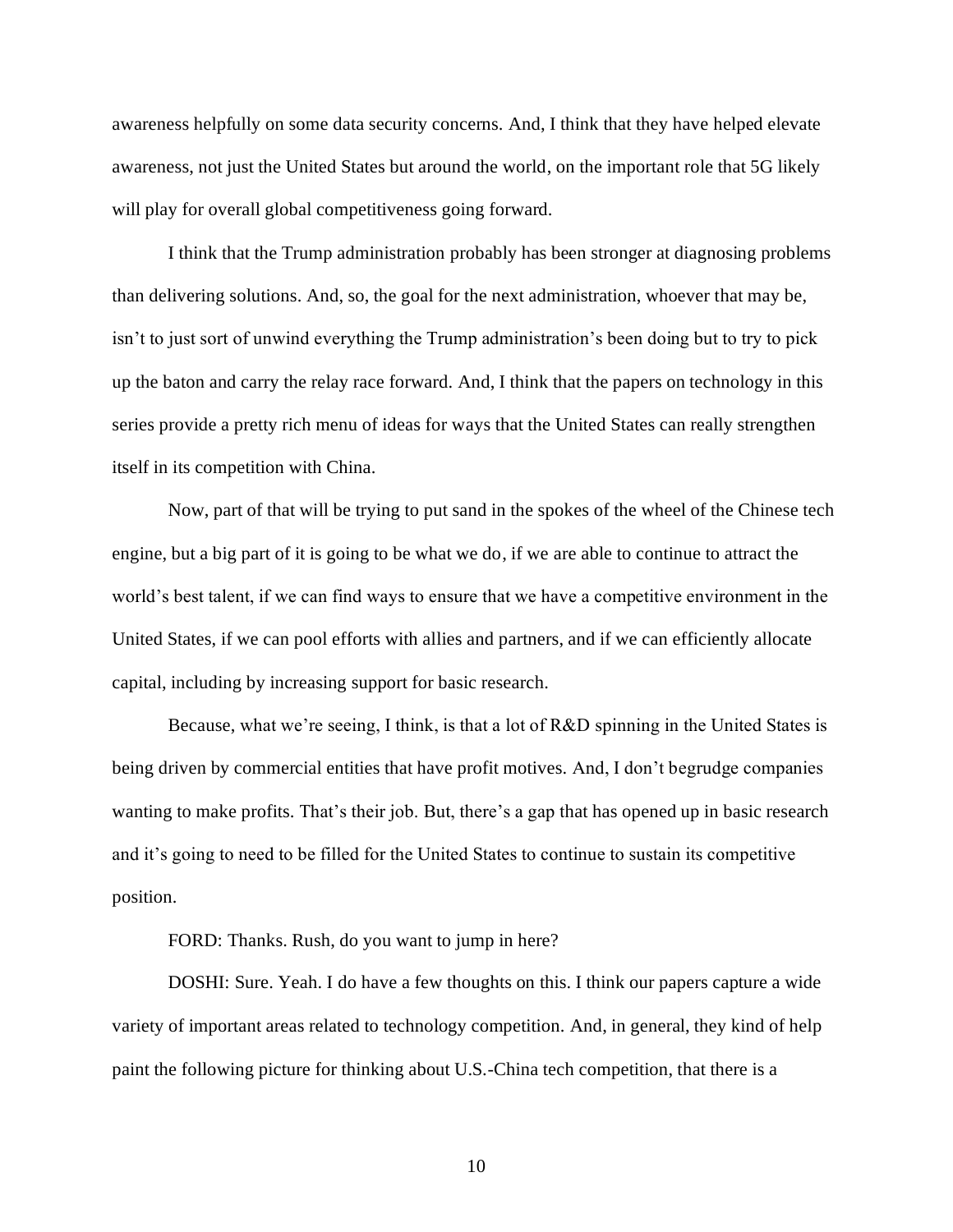defensive side of it and offensive side of it.

The defensive side is about stewarding American technological advantages and making sure they don't flow away, for example, to China. And, the offensive side is about reinvesting in the foundations of American technological competitiveness.

And, I think you could argue the Trump administration has raised the issue of defensive economic and technological competition, that is, what can we do to protect some American advantages? And, we see that in the discussion about decoupling, in the discussion about visas, in the discussion about regulating Chinese investment into the United States, perhaps more aggressive CFIUS involvement, particularly after the passage of legislation from Congress that strengthened the CFIUS process.

On the other hand, however, there's probably been inadequate investment on some of the offensive aspects of the U.S.-China tech competition, that is, what the U.S. needs to do. And, on that set of priorities, I'd advocate for a few things.

Number one is more investment in basic science research, which, as a (Inaudible) of GDP, the federal investment in basic science is probably lower than it was before the Sputnik shock. In a second immigration policy—and this is an area where sometimes our defensive efforts interfere with our offensive objectives.

We know from data—and one of our papers discusses this—one of our authors goes into detail—that a lot of the folks that come to the United States to study in electrical engineering PhD programs, computer science PhD programs, the overwhelming majority want to stay in the United States for the rest of their lives. They want to stay here for a long time, including those from China.

So, sometimes, by cutting off some of those people, the people flows—we actually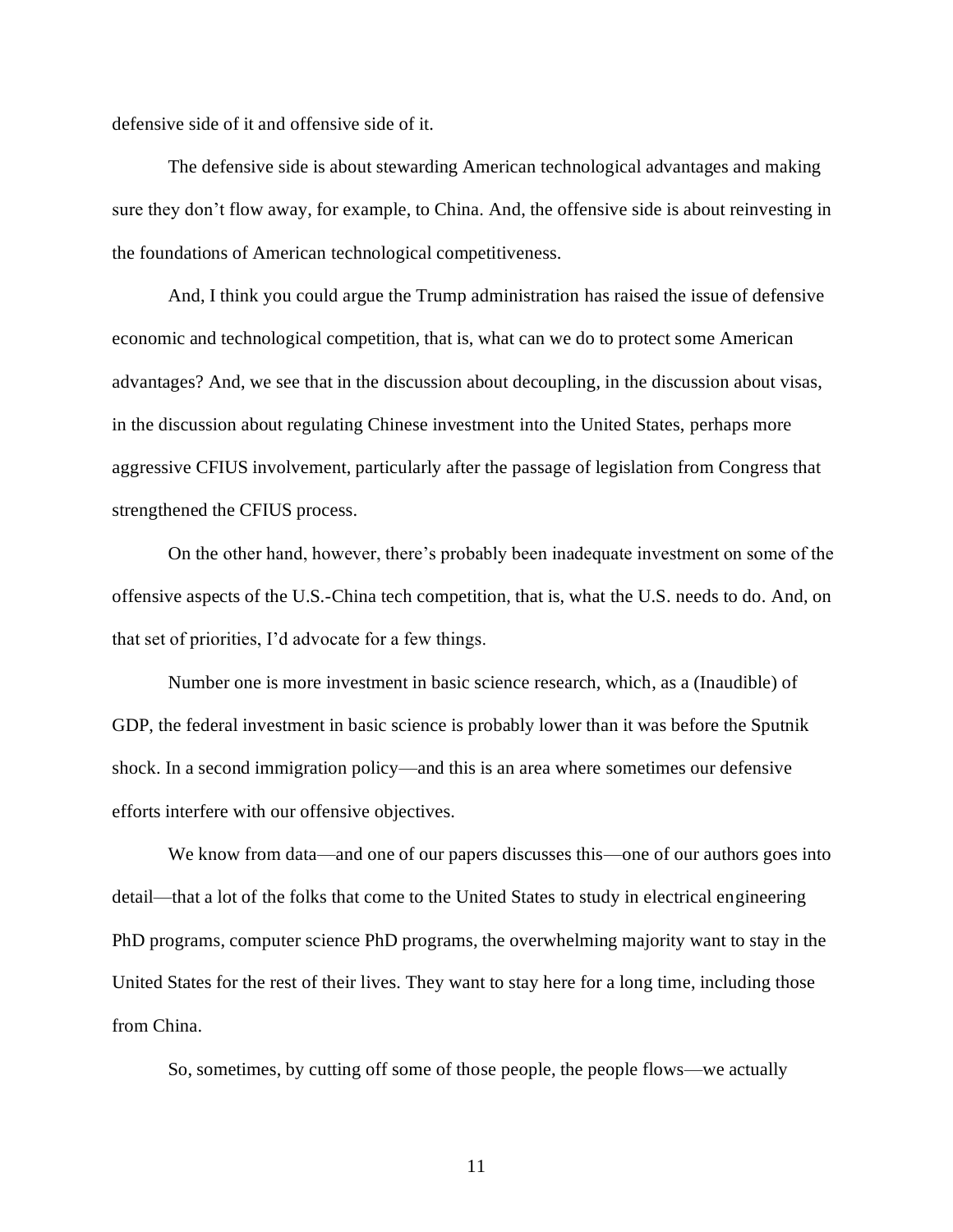reduce our own competitiveness, right. So, there's an important tradeoff there that we need to be better about. Other efforts are going to be purely domestic, right.

There's been much more discussion on antimonopoly policy to make sure we have a more robust, competitive economy in the tech sector as well as careful applications of industrial policy, to make sure when we're competing with state champions in key sectors, our companies aren't completely without the support they need to be effective. And, some things the market simply can't accomplish, as some of the discussion on supply chains now shows.

But, again, when you want to get specific on different areas of tech competition, whether it's the big picture—we've got papers on the superpower marathon with China, or more specific, whether it's payments, Chinese military innovation, 5G competition, global surveillance exports from China, tech talent competition. There are so many papers in our series that can get you those facts, which I think have been helpful for me and will be helpful for others.

FORD: Thanks, Rush. You know, what's interesting is I think this point that you raise, thinking about the offensive and defensive aspects of our policy, it's actually a common question, I think, a challenge for the United States across the different realms of competition that we're talking about.

We addressed some of these same issues in the military sphere, now probably in a different way than you're talking about, and we probably get the balance a little different on the military front than on the economic front. But, thinking about both of those aspects of our policy, I think, is an incredibly important point.

So, we were talking a little bit earlier about China's relationships with its neighbors. Since we all work on East Asia, this is something I wanted to talk about for a second with you guys. Because, we just had recently a meeting of what we call the Quad, the foreign ministers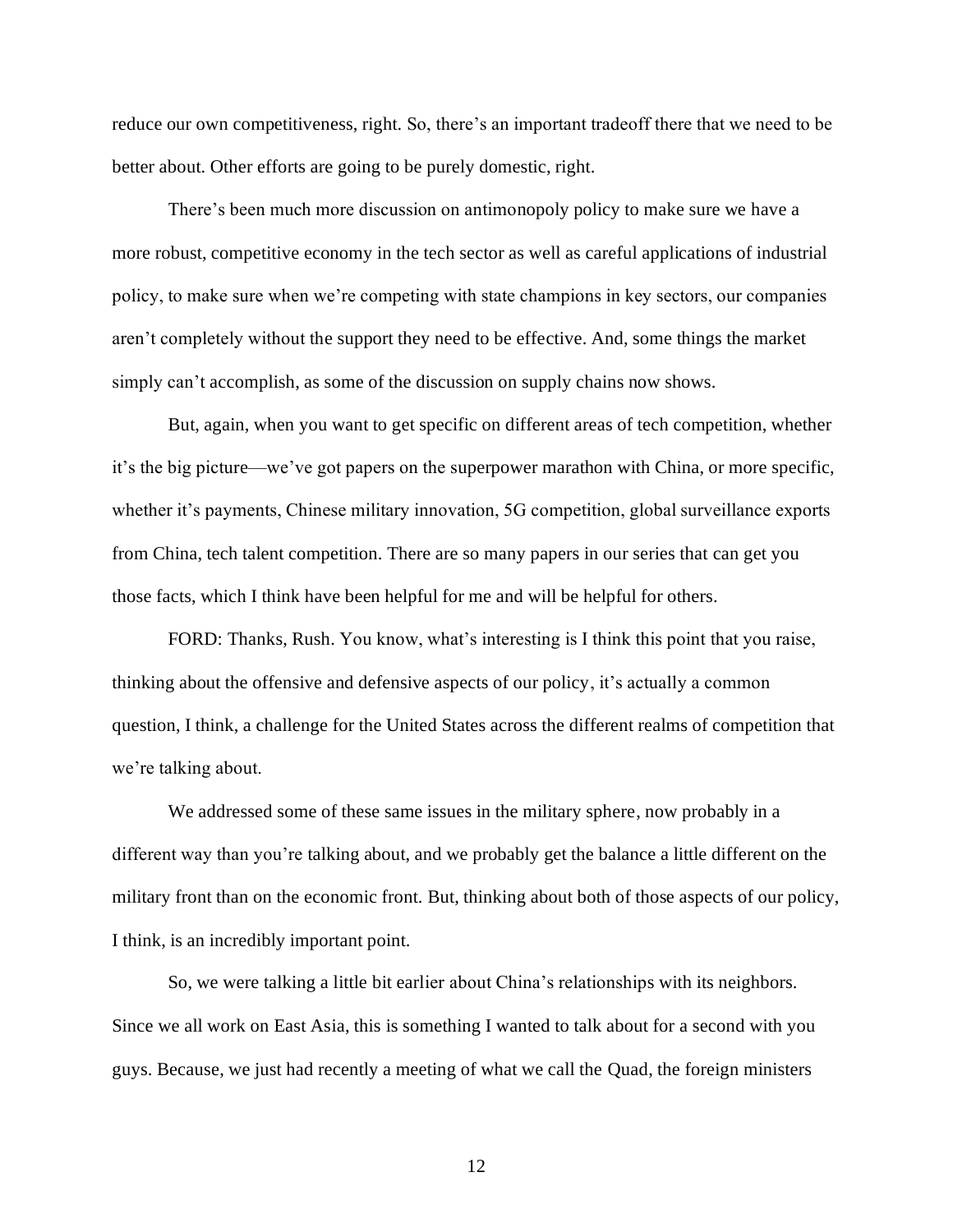from the United States, Japan, Australia, and India. And, I wanted to talk about this for a second.

The Quad is a hot topic among Asia experts and it is you love it or you hate it. It's like the cronut of Asia policy. It's incredibly controversial. People can't decide where they stand. And, I think for some folks, they see this grouping as potentially an incredibly important way for the U.S. and some of its closest allies and partners to align in how we address China and align our China policies.

For others, I think people would critique it as sort of all bark and no bite. So, I wanted to ask you guys where you come down on this debate. Where is the Quad relationship heading? What would make it most effective going forward?

HASS: Well, Lindsey, I promise I will not duck your question. But, I do want to just take one half step back, which is to think for a second about how we got to this point, because, I think it's an important story that's sort of illustrative of what we've been discussing.

My sense is that for a long time Beijing was very self-aware rising power, and Bob Kagan talks about this a fair bit, too, how the Chinese leadership had studied the lessons from Imperial Germany, from Meiji, Japan, from the Soviet Union, and had vowed not to repeat the mistakes that the previous rising powers had made in alerting other countries to their rise in ways that aroused antibodies. But, yet, here we are.

In recent years it feels like China has forgotten many of the historical lessons that previous leaders had internalized. And, part of that reaction to China's increasing assertiveness, nationalism, and in some instance just belligerence has been creating a more permissive or fertile environment for groupings like the Quads to come about.

And, this is the type of outcome that previous generations of Chinese diplomats worked deciduously to avoid, but here we are. And, there's plenty of logic for four democratic,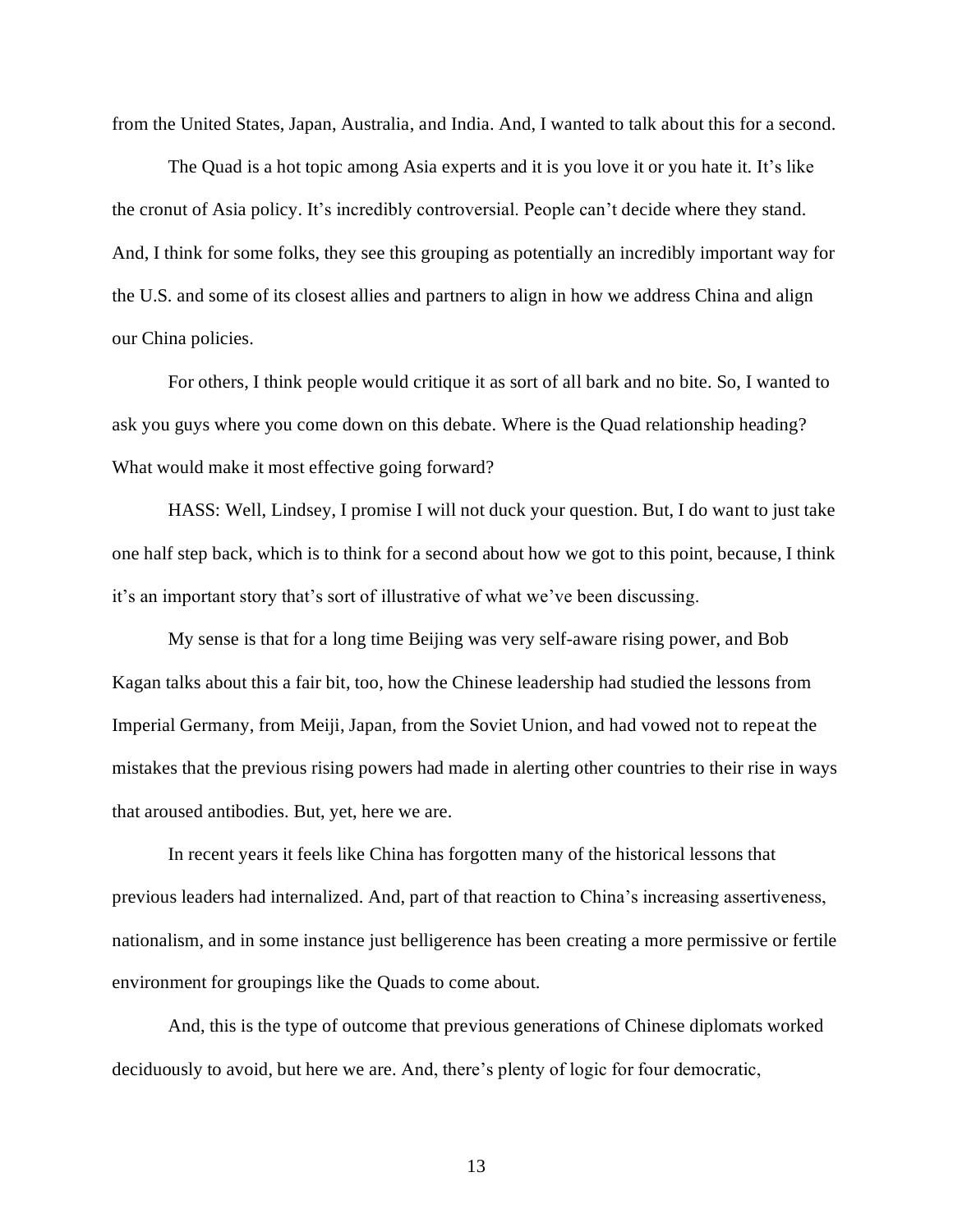likeminded countries and Asia to come together around common challenges.

My point is simply that China's behavior has made it much easier for these four countries to feel comfortable doing so now. And, where I come out on the Quad, I guess, is that I'm good with these four countries working together, finding common agendas to advance shared interests, but I don't think that we should exaggerate the importance of it.

In other words the Quad is a piece of a puzzle, it's not the solution to a problem set. And, if the Quad helps us move in the direction of sort of a more integrated, dense web of relationships in Asia that strengthen and support for international rules and norms, then that's great. But, I think that we should think of the Quad as a building block and not necessarily a solution.

FORD: One tool among many. Rush, let me come over to you.

DOSHI: Sure. You know, I don't have much to add there. I think the main point I would echo is that the Quad is often an indicator of how maybe things are moving with respect to organizing a coalition to push back on Chinese assertiveness. Rather than a tool, it's a useful indicator. And, when Quad cooperation is stronger or proceeding a bit more naturally and with fewer political obstacles, that's a sign that many of the most important countries in the region are increasingly concerned about Beijing.

And, to Ryan's point, China has long feared the steady creation of a countervailing, balancing coalition, particularly within Asia but now increasingly globally, with Europe part of it, potentially. And, the question we have to ask ourselves—and I'm not sure we completely get to an answer in the series, but there are various hints of the answer in different places—is, why is China willing to take this risk now? Why is it willing to sort of spur on this kind of encirclement?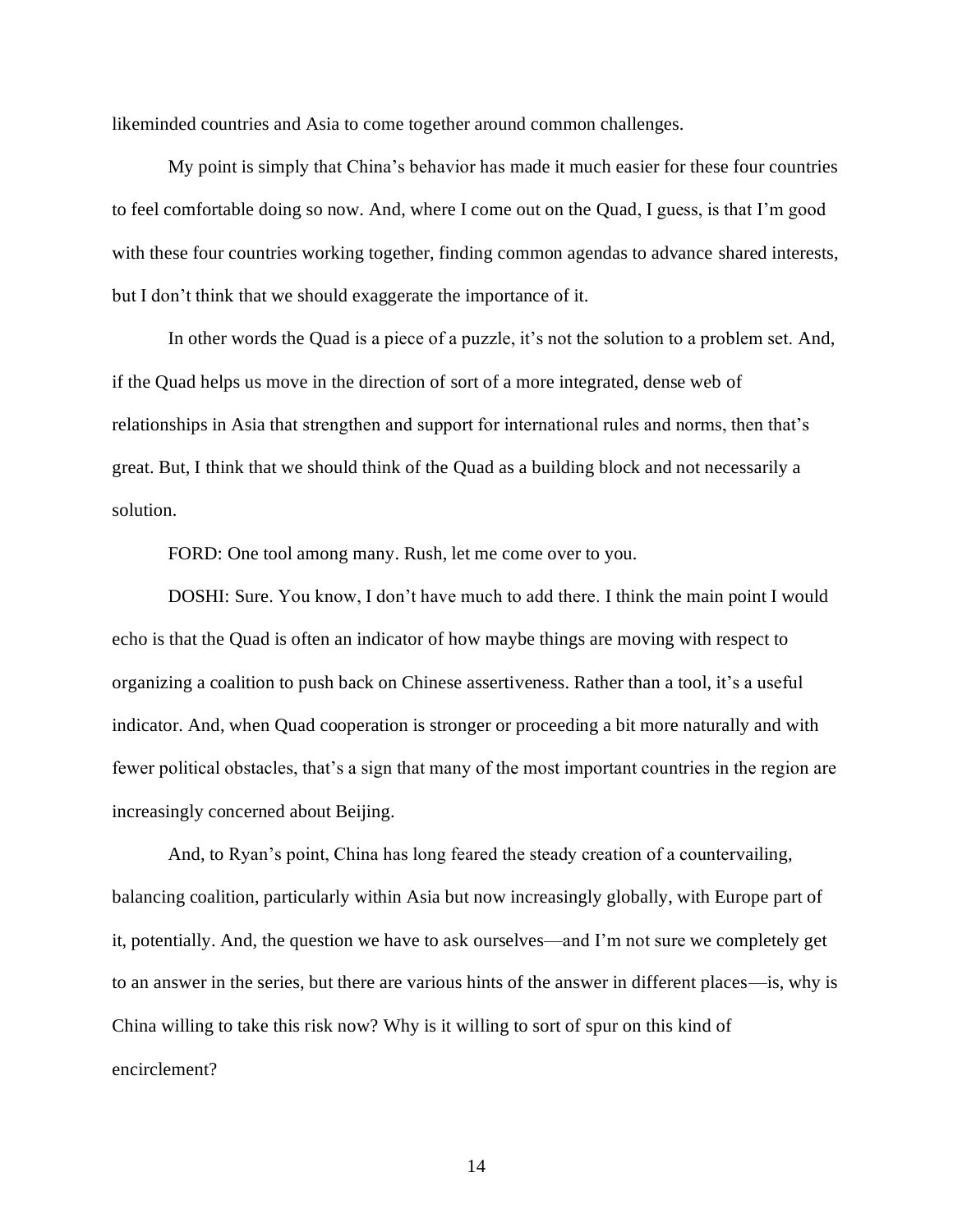And, I think one answer is that perhaps it doesn't see the risks of encirclement is as high as it used to, and therefore it's more confident about being able to overcome them. Another possible explanation is that this isn't about China's calculation of the international correlation of forces but rather it's the reason domestic circumstances pushing more nationalistic foreign policy with Xi's administration just unable to really course correct, because there's been so much consolidation of power and so much fear about upsetting the person in charge.

But, ultimately the Quad's development—these recent developments that we saw are, I think, quite positive. The pace of interaction is increasing, and it's definitely interesting to think about what India's growing involvement of the Quad means for U.S.-India cooperation going forward.

So, I'll end here with a plug for our colleague Tanvi's paper. Tanvi has written some of the most incisive analysis about the Quad. And, her paper on U.S.-India ties is really quite helpful and thinking through how New Delhi navigates the relationship between Washington and Beijing, a relationship much more complicated now after that recent border clash between India and China that resulted in the deaths of roughly 20 Indian soldiers.

HASS: Lindsey, you've also written a lot about this and thought a lot about this. Can you share your thoughts?

FORD: Oh, you guys are turning the tables on me. I'm supposed to be the one asking the questions here. Look, I think you've both raised really good points. Ryan, I wholeheartedly agree with the point about the Quad, I think, being one piece of the regional architecture and not a beall and end-all solution. I think that's just the reality of how Asian architecture will be in the future. I also think that actually this is probably a reality that is increasingly facing us in the global stage as well.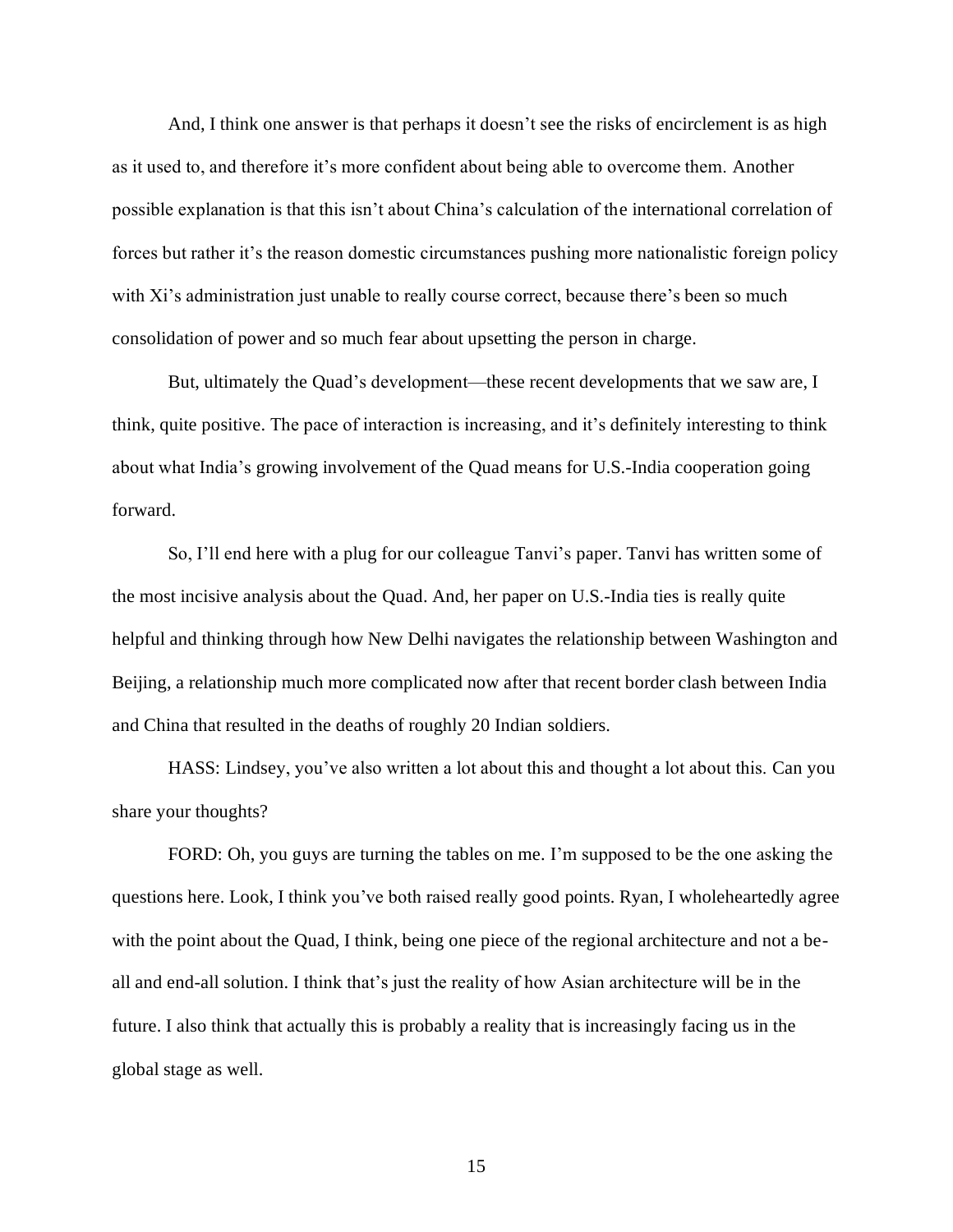There are a lot of conversations about, say, a D-10, which is almost like a global version of the Quad, essentially. It's how do we sort of gather the right players to address some of the concerns that countries have about China and the challenges, I think, that there isn't a one-sizefits-all solution to this problem.

And, from a policy standpoint, that becomes a lot more complicated, because, since there's no single coalition, it's how do you sort of bring likeminded countries together on the various different issues where you need to address China policy, and how do you come up with coherent policy when you have that many sort of disaggregated groupings?

And, so, I think for the U.S. that's one of the key challenges that's out there. It's how do you work within all these different settings and hopefully make that add up to a coherent whole?

DOSHI: And, if I could just add one quick thing, I commend to all our listeners Lindsey's paper on China's efforts to shape regional architecture. Because, the question of regional architecture isn't just what do we want, what does the Quad want, but also what is China going to do to shape it actively in a direction it favors. And, I think Lindsey's paper really gets at some of China's thinking on regional architecture. So, I highly recommend everyone read it.

And, I would add also that, with the question of a D-10 that's now out there, what is China going to do in response? If the Western industrialized world starts grouping some of these key aspects of global governance and democratic coalitions, what will China do? And, I think some indication and an area of future research beyond our series is going to be in this question.

And, a lot of Chinese authors are suggesting that the solution, however implausibly, might come down to the Belt and Road or autocratic coalitions. And, we do explore some of the themes in the series. So, I think there's a lot more research to be done, but certainly our series gets a start on some of the big-picture questions that'll be key in the next year.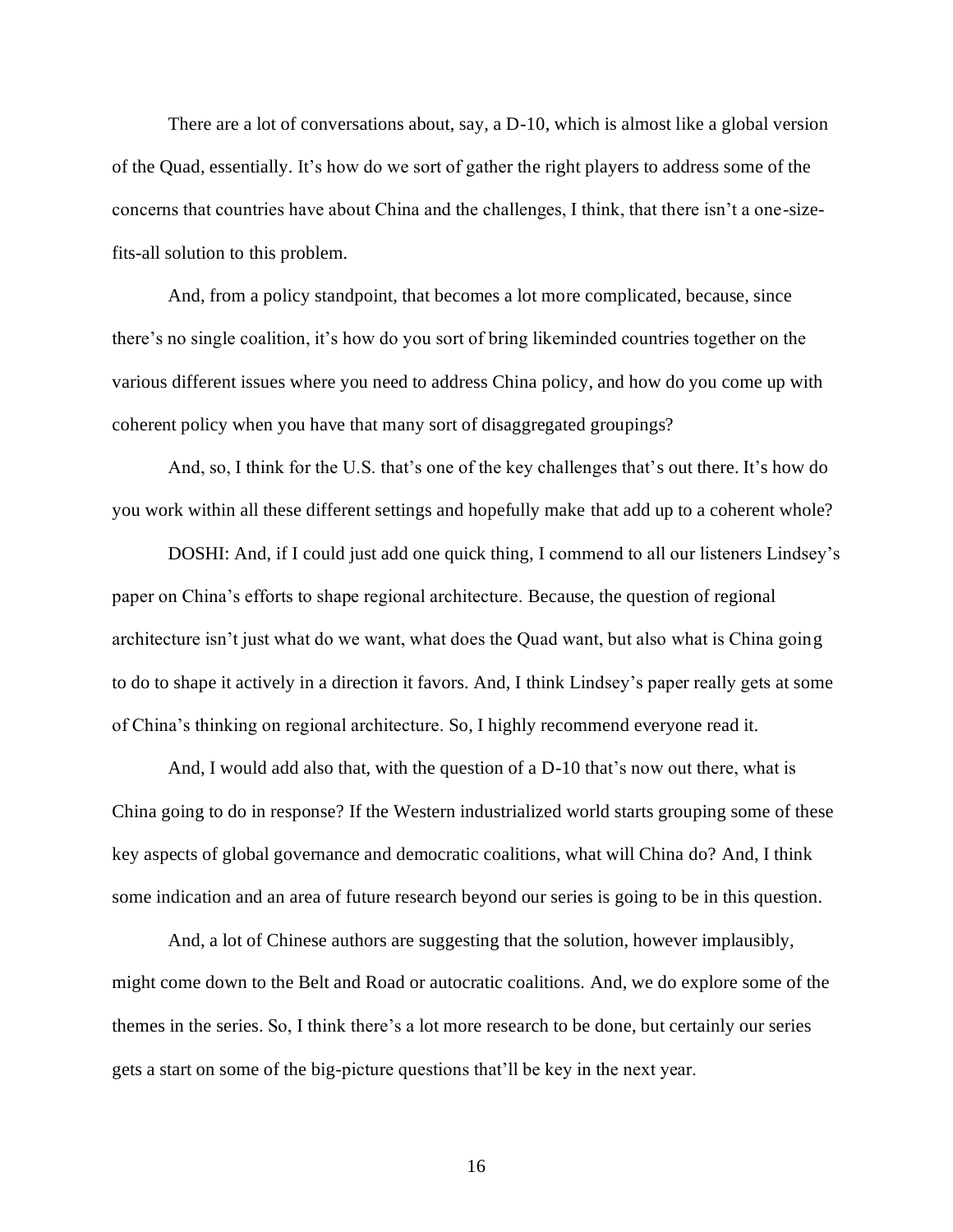FORD: Yeah, it's a great point, Rush, and thank you for the kind plug for my paper. I would say that I do think we need to think about China's coalition-building efforts of its own. I mean, we often think that China is just terrible at building coalitions, and they probably are in some respects, but it doesn't mean that they won't have successes in some areas.

And, I think in particular that you can see, particularly within Asia, a shift on the Chinese side toward minilateralism that mirrors what the United States is doing, and thinking about what that means for U.S. strategy is going to be really important going forward.

So, let me just turn to one final question for the two of you. And, I wanted to wrap with a bit of a sort of what's next question, and just ask you both—we have an election coming up. At some point we will know the outcome of that election, and whether that is a second term for the Trump administration or a new administration under Vice President Biden, they're going to have to figure out where they want to go in terms of China policy.

So, let me ask you two what you see as a couple of the most important decision points, whether it is President Trump or whether it's a President Biden that they need to address right off the bat on China policy. Rush, why don't I come to you first.

DOSHI: Sure. Well, let me just offer a few quick thoughts, and then I could just suggest some areas where we need more research to kind of think through a long-term strategy.

So, I think some of the big areas that are going to be important for any future administration, whether it's a second Trump term or a Biden term, are basically related to, first, the military domain. So, to what degree should U.S. military policy prioritize questions relating to deterring China, particularly in a Taiwan scenario where in South China Sea or the East China Sea, versus other historical goals of U.S. military strategy in the region which, in the past, really emphasized questions of privacy.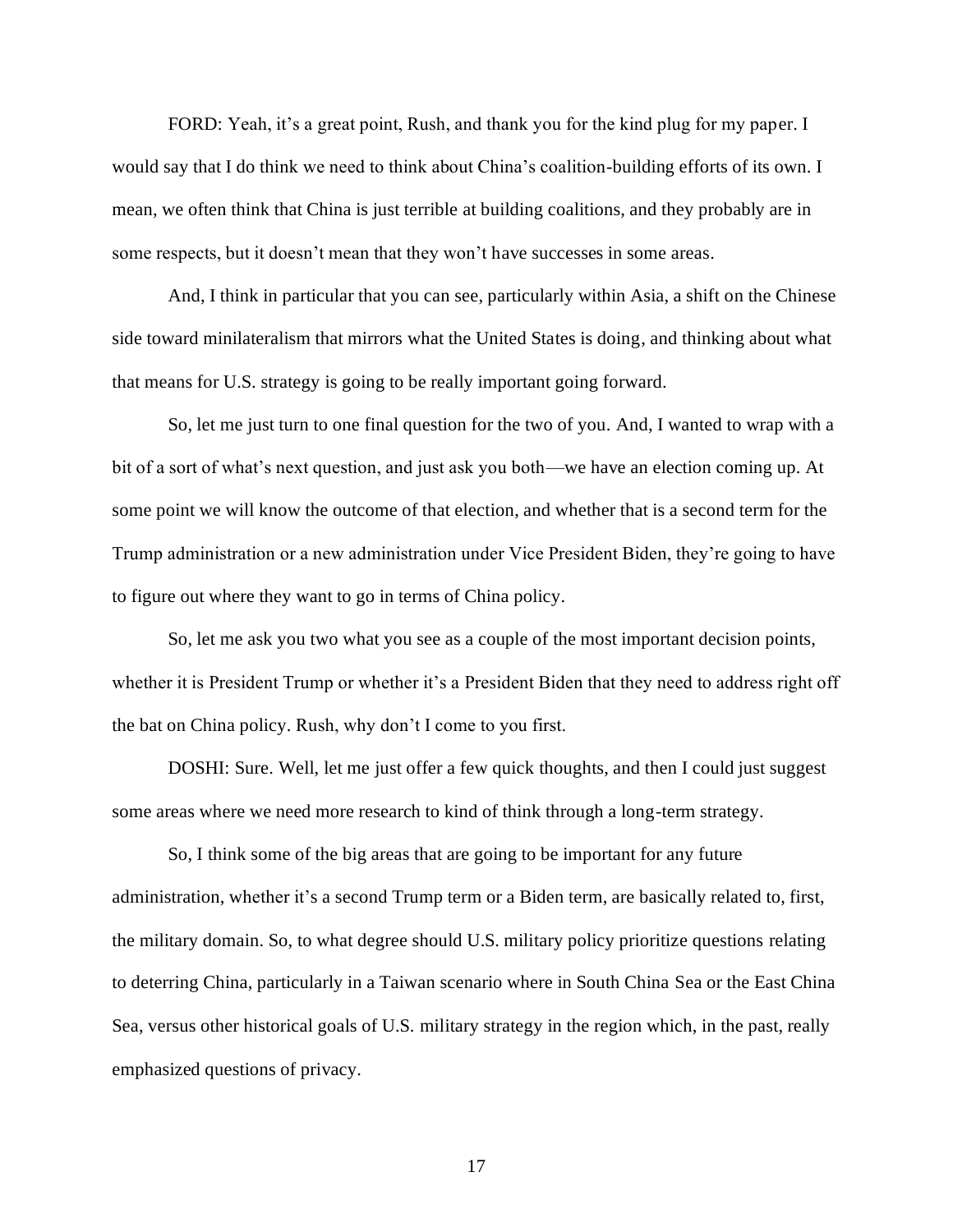So, what does a deterrent strategy look like? What does it mean to compete with China asymmetrically in the military domain, and how can we get our allies and partners in the region to be a part of that effort?

In particular, we know the rough military capabilities that we're going to want them to have, whether it's the ability to sort of launch long-range cruise missile strikes against Chinese vessels or having investments in mine warfare, maybe in some cases for more sophisticated allies and partners of bigger under-sea (Phonetic) force. But, there's just so much about implementing this vision that's going to be very difficult.

But, the bottom line is deterrents. What does it take? Beyond the military domain and the economic space, there are so many questions. What does the global economic structure need to look like in a world where China's mercantilist policies are really putting other countries' industries out of business? How do we sort of cope with that? Is that through the WPO process, or is it through transnational trade agreements that are more ad hoc? Is it through even smaller coalitions like the D-10 or the tech 10 the people have recommended?

And, those same questions apply to the bilateral relationship, to some degree. In particular, how do we approach decoupling? How do we do that? There's a consensus that aspects of decoupling need to proceed, but how do we manage that process in a way that doesn't undermine or isolate the United States? And, really, that's not an ideological question. It's a pragmatic question that's going to vary industry by industry.

In the values competition, kind of third area, there are a lot of questions as well. We have a very insightful paper in our series by Sheena Greitens which explores to what degree is China exporting its surveillance system abroad as part of a larger effort to explore its model? There's a big debate on that question, and I think that debate needs to proceed.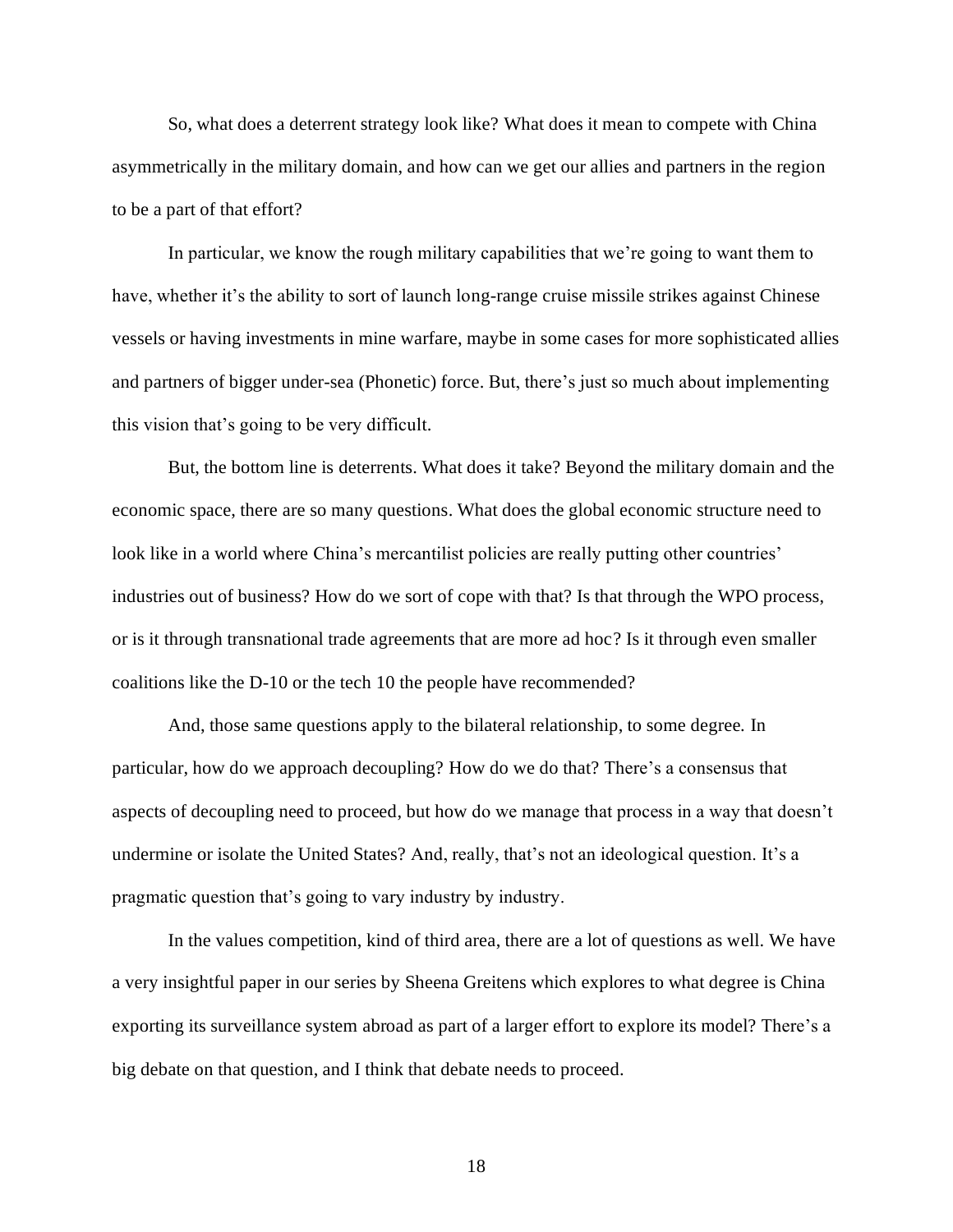But, you know, even as that debate does proceed, there are implications for democracy, as you've written, Lindsey, as well, that if these technologies are exported, just how robust will democracy be in countries where governments have an incentive to use digital technologies to lock down their populations when there's the first sign of unrest?

And, I think that values question and the best way to respond to it is tough, but here, again, as in so many areas, like in the economic area and the technological area, even in the values area competition might, in some ways, begin in part at home, which is, what is the U.S. solution to a world that's confronting the intersection between technology and democracy? We don't necessarily have an answer to what that means for social media regulation or what that means for public opinion. What does that mean for counterterrorism or a wide variety of other efforts? So, we have to put forward an affirmative solution.

And, finally, I think the other big area of focus is transnational cooperation. The U.S.- China relationship can't only be about competition, although that's going to be at the center of it going forward. That's just a fact. But, it also has to be about cooperating on everything from climate change to global poverty to, as we're seeing right now, the pandemic. That's an area where we could have seen more cooperation.

How we structure cooperation and competition together. That's an enormously important question. And, I think part of the answer is going to be about knowing about both countries willingly agreeing to try to set aside the linkage between cooperation and competition, that is, even as things look grim in some areas of competition, we have to just both agree that we won't cut off cooperative efforts.

And, we know for a fact that the U.S. and Soviet Union were able to do this at times in the past, for example, whether it was in space or on combating certain diseases like polio. So,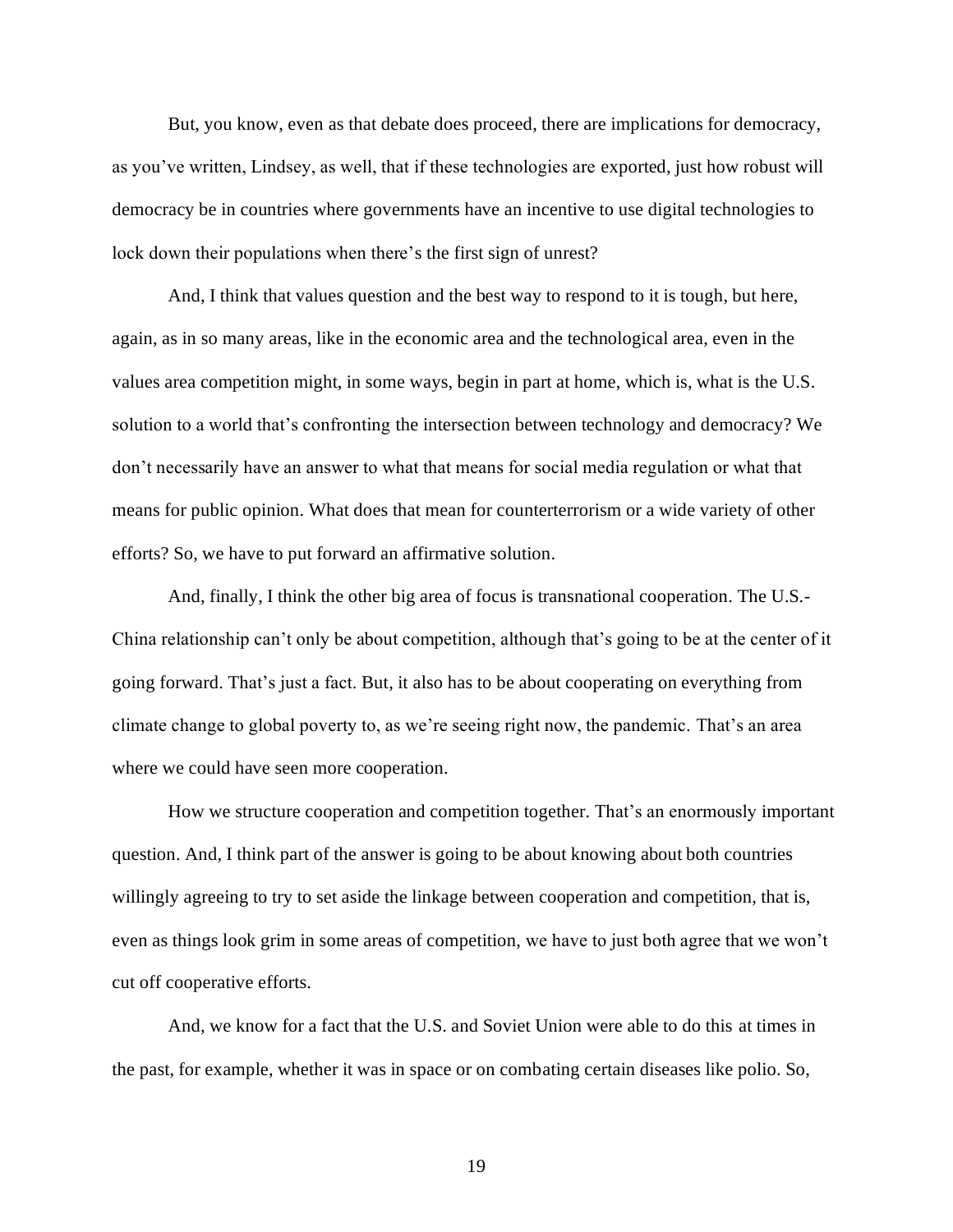overall, those are the four big areas—military, economic, and tech competition, values, and, of course, cooperation.

FORD: Thanks, Rush. Ryan, let me give you the final word here.

HASS: Rush provided such a nutritious answer. It's tough to be additive to that. But, let me just try to do so by maybe taking a step back to look at sort of the bigger picture. You know, I think that whoever wins the presidential election, when they take office in January of next year they're going to need to take stock of what are the main challenges and opportunities that the United States faces both at home and in the world, what are the next administration's top priorities, and where does China fit into those priorities?

My guess is that a Trump 2.0 administration or a Biden administration would approach that question from a different viewpoint. And, I think that in its simplest form a second Trump administration would keep China within its bullseye, and I think that there would be a continuing effort to promote an America First approach to the world, a real emphasis on state sovereignty, in trade and in alliance relationships, a real focus on making sure that the United States is winning and is not being treated as suckers.

In a Biden administration, I think that, as Rush was describing, there would be much more of an effort to focus on shoring up these sources of America's strength, its global leadership and prestige, its alliance relationships, its domestic dynamism, and then using that strength to outpace and outcompete China.

So, I think that both the Trump and the Biden administration would approach their relationship with a clear-eyed awareness that competition will sort of be at the core of their relationship, but they would probably use different points of entry into that competition that would look and feel different and potentially lead the relationship in different directions.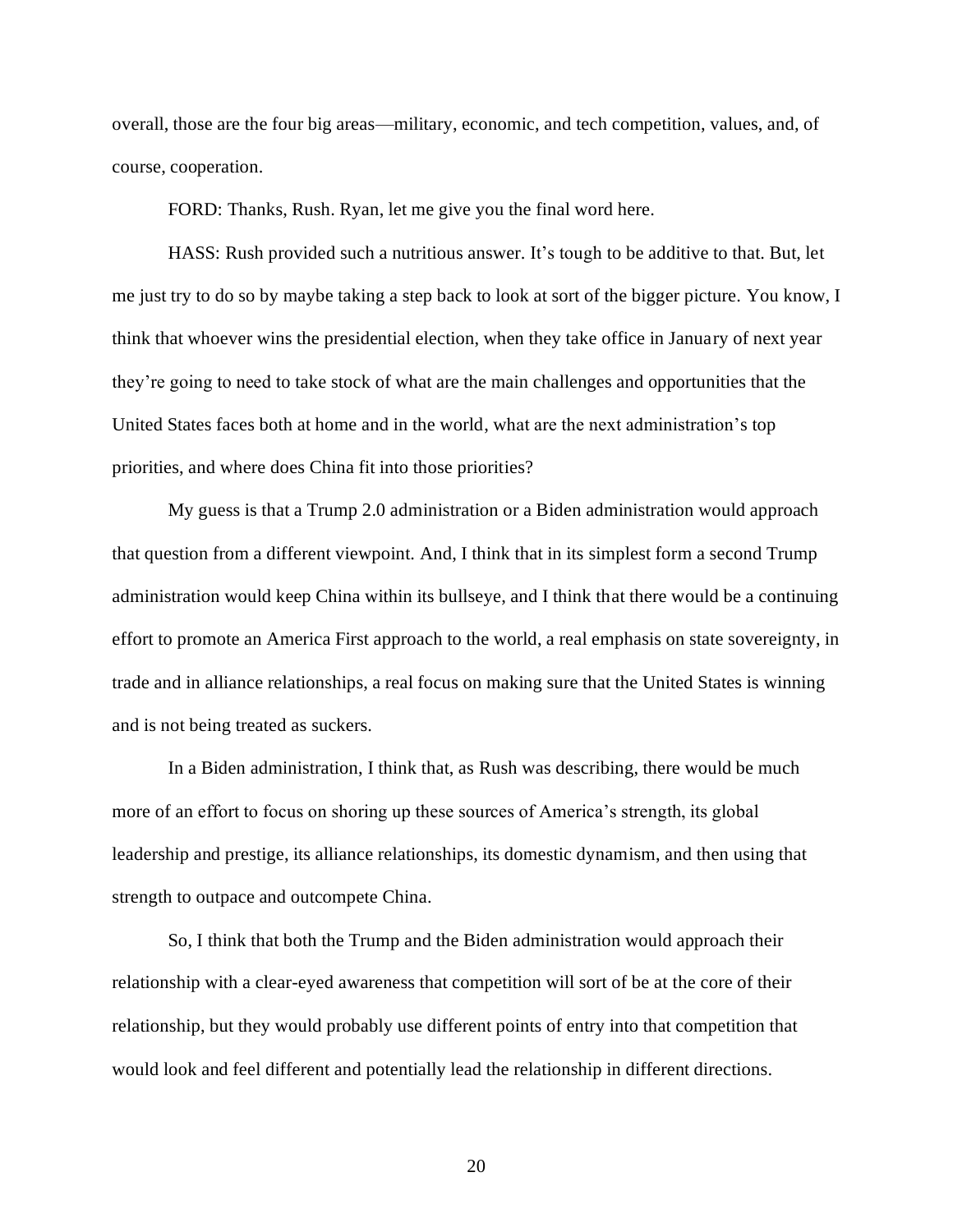FORD: Thanks, Ryan. Well, you two are two of my favorite people to geek out with. I could sit and talk policy shop with you guys all day long, but we will wrap this up. So, thank you, again, to both of you for joining for today's episode. Congratulations, again, to both of you for this fantastic project. And, again, I hope everybody will go check out all of the papers online. And, with that, we're going to wrap up. Thank you guys for listening to our series. I'm Lindsey Ford and this has been another episode of the Brookings Cafeteria.

DEWS: The Brookings Cafeteria Podcast is made possible with the help of an amazing team of colleagues. My thanks go out to Audio Engineer Gaston Reboredo, Bill Finan, director of the Brookings Institution Press who does the book interviews, Marie Wilkin, Adrianna Pita, and Chris McKenna for their collaboration, and Camilo Ramirez and Emily Horne for their guidance and support.

The Brookings Cafeteria is brought to you by the Brookings Podcast Network which also produces Dollar and Sense, The Current, and our Events podcasts. Email your questions and comments to me at BCP@Brookings.edu. If you have a question for a scholar, include an audio file and I'll play it and the answer on the air. Follow us on Twitter, @PolicyPodcasts. You can listen to the Brookings Cafeteria in all the usual places. Visit us online at Brookings.edu. Until next time, I'm Fred Dews.

\* \* \* \* \*